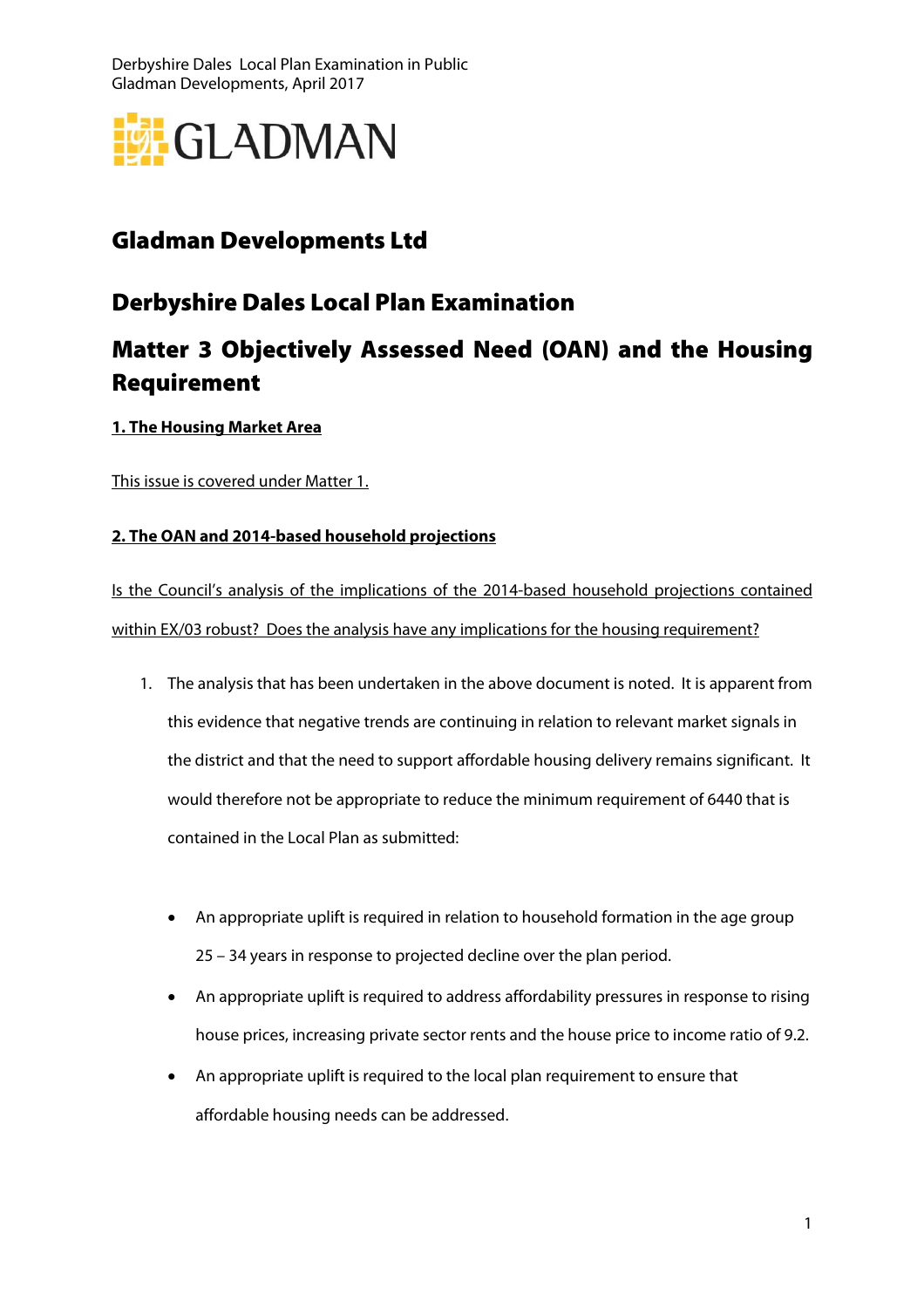Derbyshire Dales Local Plan Examination in Public Gladman Developments, April 2017

> The matters above are considered to be critical to the delivery of the strategic objectives of the Plan: "SO7: To ensure that there is an adequate mix of housing types, sizes and tenures to meet the needs of all sectors of the community". Any reduction would not represent a positive approach to meeting this objective over the plan period.

## **3. Adjustments in the OAN to take into account economic growth, affordable housing needs and market signals**

 Have sufficient upward adjustments been made in the OAN to take into account economic growth, affordable housing needs and market signals? In particular is the OAN adjustment of 21 homes per annum to improve affordability sufficient?

- 2. The PPG states indicators or signals of how the housing market is performing and behaving should be assessed. It states that "Appropriate comparisons of indicators [of demand] should be made. This includes comparison with longer term trends in the: housing market area; similar demographic and economic areas; and nationally. A worsening trend in any of these indicators will require upward adjustment to planned housing numbers compared to ones based solely on household projections."…"The more significant the affordability constraints (as reflected in rising prices and rents, and worsening affordability ratio) and the stronger other indicators of high demand the larger the improvement in affordability needed and, therefore, the larger the additional supply response should be" 1
- 3. There are considered to be significant pressures within the housing market and an uplift higher than that proposed would be justified. It is noted that affordability is significantly higher in Derbyshire Dales than comparator authorities<sup>2</sup>. The ratio of lower quartile house price to lower quartile earnings by Local Authority 2015 demonstrates that affordability is a particular issue in Derbyshire Dales a meaningful uplift to OAN is therefore required to address this issue. Indeed, the HEDNA identifies that median house prices in Derbyshire Dales are 8.6 times the median earnings in the District, compared to a national rate of 6.5

 $\overline{a}$ 1 PPG Reference ID: 2a-020-20140306

<sup>2</sup> HEDNA, P.126, paragraph 6.9